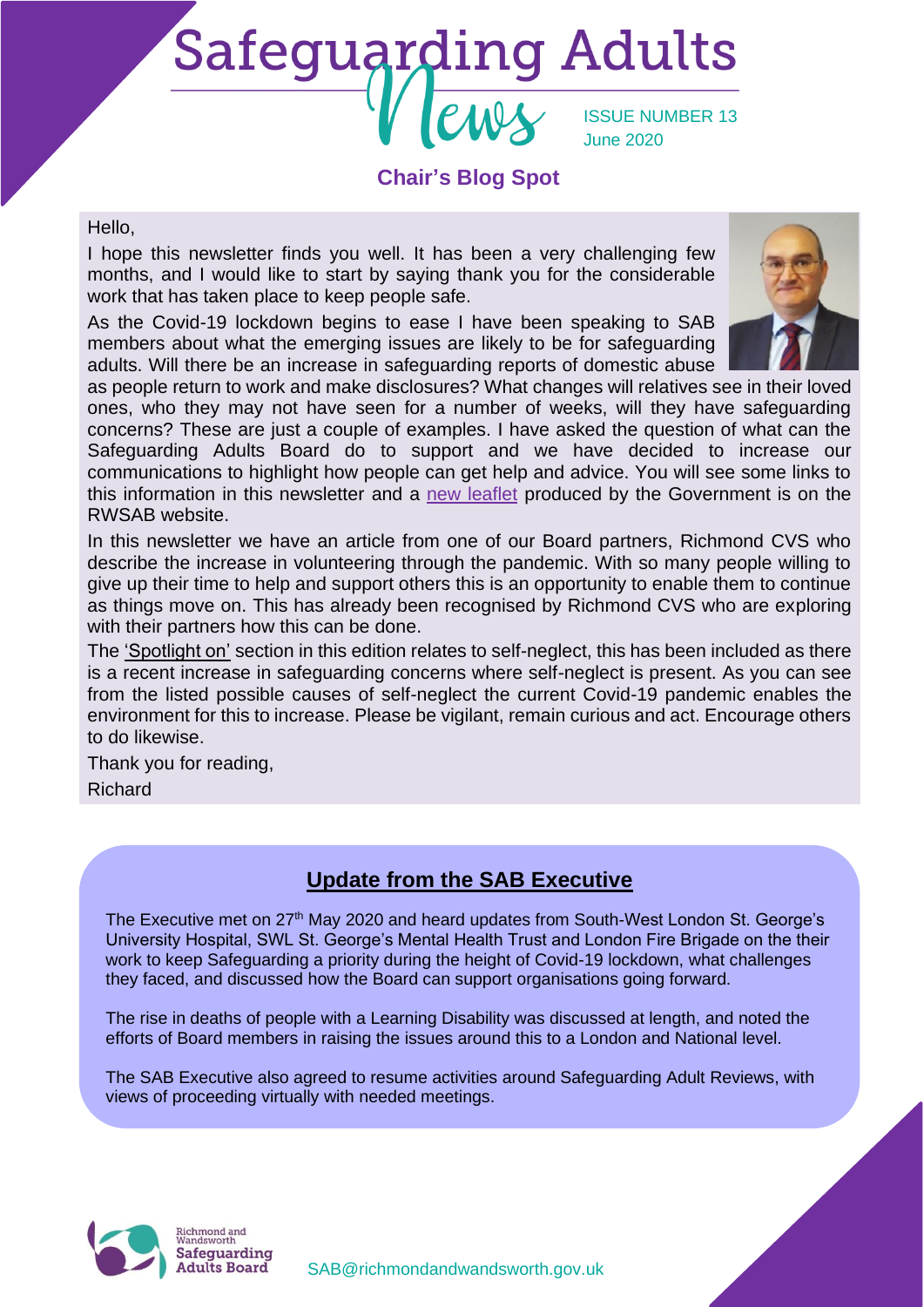#### **Safe Volunteer Recruitment and Management During COVID-19**

*Kathryn Williamson, Director of Richmond Council for Voluntary Services*

Richmond CVS is a charity that supports the local voluntary sector. Promoting safeguarding, for both volunteers and those they assist, is central to our work in volunteer management. When, in March, we saw a surge in volunteering interest, we quickly created and shared two new downloadable factsheets.

[Recruiting Volunteers Safely for Your Organisation](https://richmondcvs.org.uk/wp-content/uploads/2020/03/Safe-Volunteer-Recruitment-for-VIOs-March-2020.pdf) was aimed at established organisations who were facing an unprecedented level of new volunteering demand and interest. It includes a reminder of the importance of minimum checks to complete, safeguarding policies, code of conduct and confidentiality, as well as volunteer safety, and links to sources of information and advice.

[Everybody Needs a Good Neighbour](https://richmondcvs.org.uk/wp-content/uploads/2020/03/Everybody-Needs-a-Good-Neighbour-March-2020.pdf) gives simple common-sense tips for any individual, or new groups of individuals, who want to help. We encourage people to register with our volunteering service and/or offer help in safe and effective ways at a very local level.

Both the above are available on our [Volunteering webpage](https://richmondcvs.org.uk/richmond-volunteering/) plus additional information, specifically for trustees, is available on our [Trustee page.](https://richmondcvs.org.uk/trustees/)

To date, we have over 3,000 new volunteer registrations on our database and we know there are hundreds more residents who have taken on local activity. Our online resources are freely available to anyone looking for ideas and advice on how to help others safely.



#### **Schedule of Meetings 2020**



[SAB@richmondandwandsworth.gov.uk](mailto:SAB@richmondandwandsworth.gov.uk)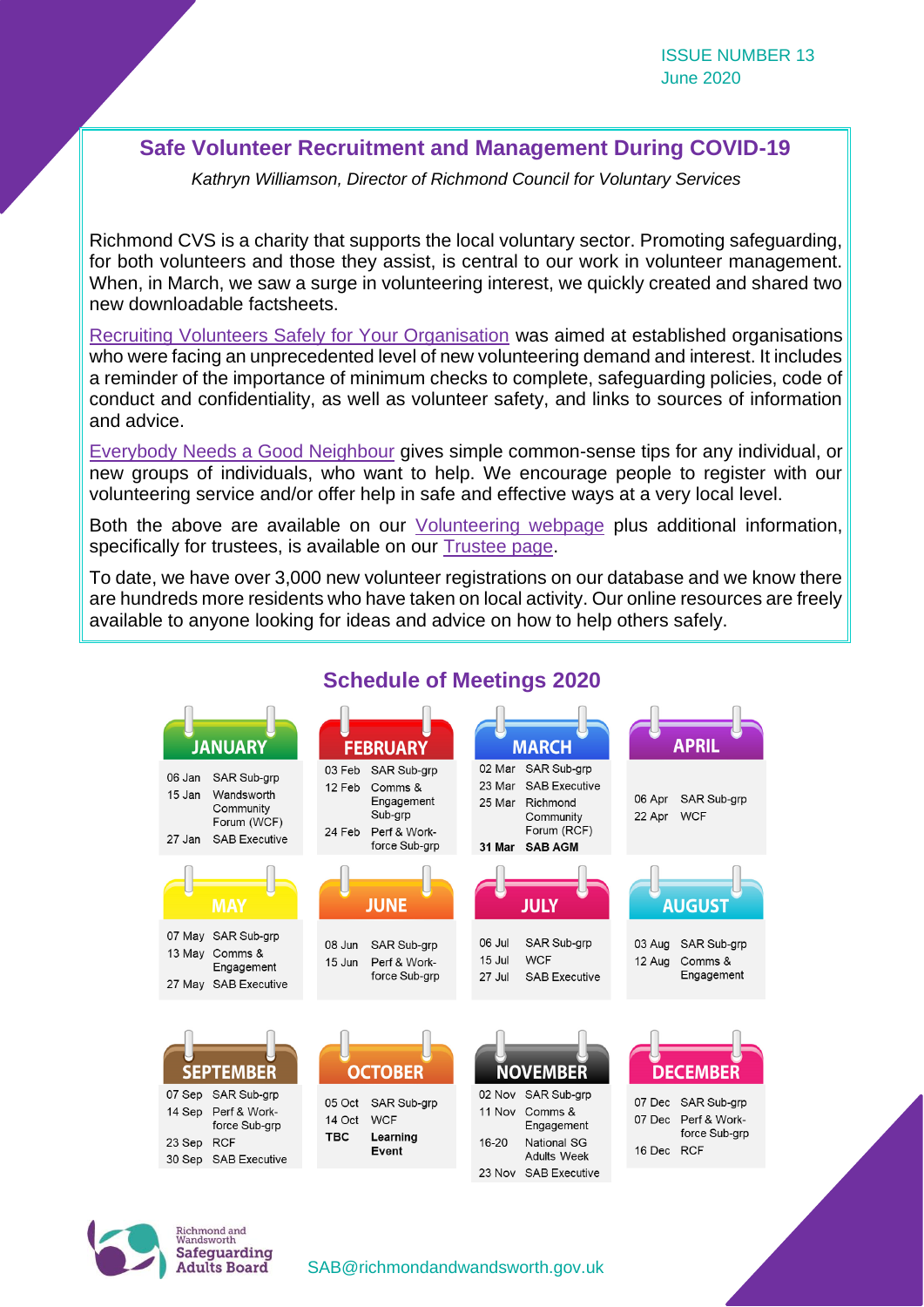### *Spotlight on…*

## *Self-neglect*

#### **Defining**

The term 'self-neglect' is used to describe widely differing behaviour or lifestyle, and includes:

- ➢ **lack of self-care** e.g. neglect of personal hygiene, nutrition, health; and/or
- ➢ **lack of care of the domestic environment** e.g. squalor or hoarding; and/or
- ➢ **refusal of services** that would mitigate risk to safety and well-being.

#### **Engaging people**

People respond in different ways to attempts to engage with them about self-neglect. They may or may not agree there is a problem, to receiving help, and they may respond unpredictably, shifting between different responses at different times. The best result comes from working closely with the person and building good relationship.

#### **Causes**

Cause include factors such as:

- ➢ Disturbance in physical or mental health preventing managing self-care or household tasks or recognising when such tasks need carrying out.
- $\triangleright$  Depression, or low self-worth.
- ➢ Non-conformist views on cleanliness, hygiene or order.
- ➢ Response to losses, abuse or trauma.
- ➢ Loss of family assistance, social support or financial means which have previously helped them to cope.

#### **Interventions**

Some interventions to be considered include:

#### **Helping the person**

- $\triangleright$  Monitoring visits and relationship building;
- ➢ Attention to health concerns;
- ➢ Psychotherapy to address deeperrooted issues;
- $\triangleright$  Intervening through family members and  $\triangleright$  Permanent or temporary change in social connections;
- ➢ Provision of Care packages;
- ➢ Enforced action
- $\triangleright$  Peer support i.e. links with people addressing similar challenges.

#### **Help with the environment**

- $\triangleright$  Deep cleaning and decluttering;
- $\triangleright$  Fire risk minimisation though equipment and advice;
- $\triangleright$  Adaptations and repairs to enhance safety;
- where the person lives;